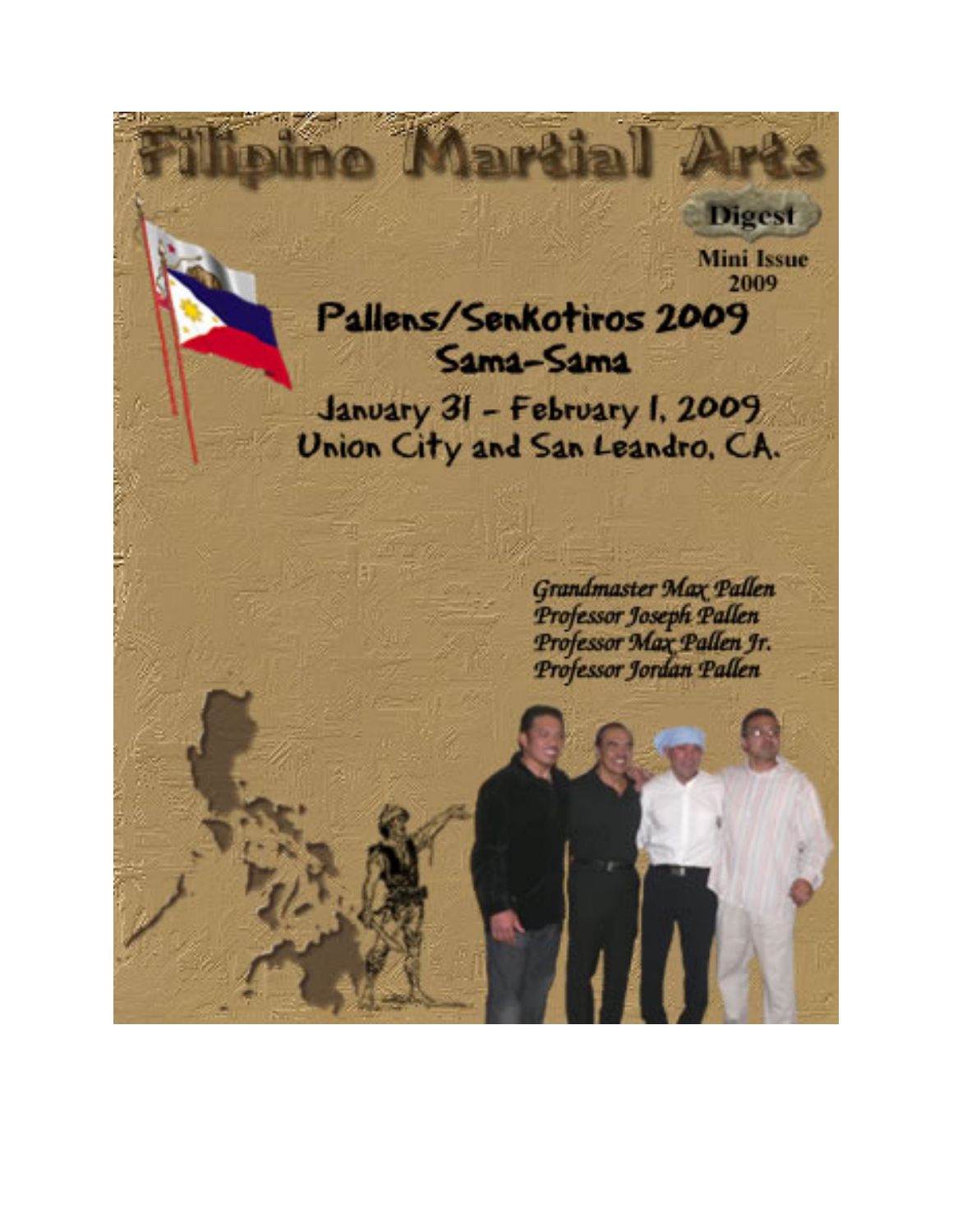**Publisher**  Steven K. Dowd

**Contributing Writers** 

Jim Schaufele FMAdigest Archives

**Contents [From the Publishers Desk](#page-2-0)  [The Gathering 2009](#page-3-0)  [The Banquet](#page-4-0)  [Masters Seminar](#page-8-0)**

Filipino Martial Arts Digest is published and distributed by: FMAdigest 1297 Eider Circle Fallon, Nevada 89406 Visit us on the World Wide Web: **[www.fmadigest.com](http://www.fmadigest.com/)**

 The FMAdigest is published quarterly. Each issue features practitioners of martial arts and other internal arts of the Philippines. Other features include historical, theoretical and technical articles; reflections, Filipino martial arts, healing arts and other related subjects.

 The ideas and opinions expressed in this digest are those of the authors or instructors being interviewed and are not necessarily the views of the publisher or editor.

We solicit comments and/or suggestions. Articles are also welcome.

 The authors and publisher of this digest are not responsible for any injury, which may result from following the instructions contained in the digest. Before embarking on any of the physical activates described in the digest, the reader should consult his or her physician for advice regarding their individual suitability for performing such activity.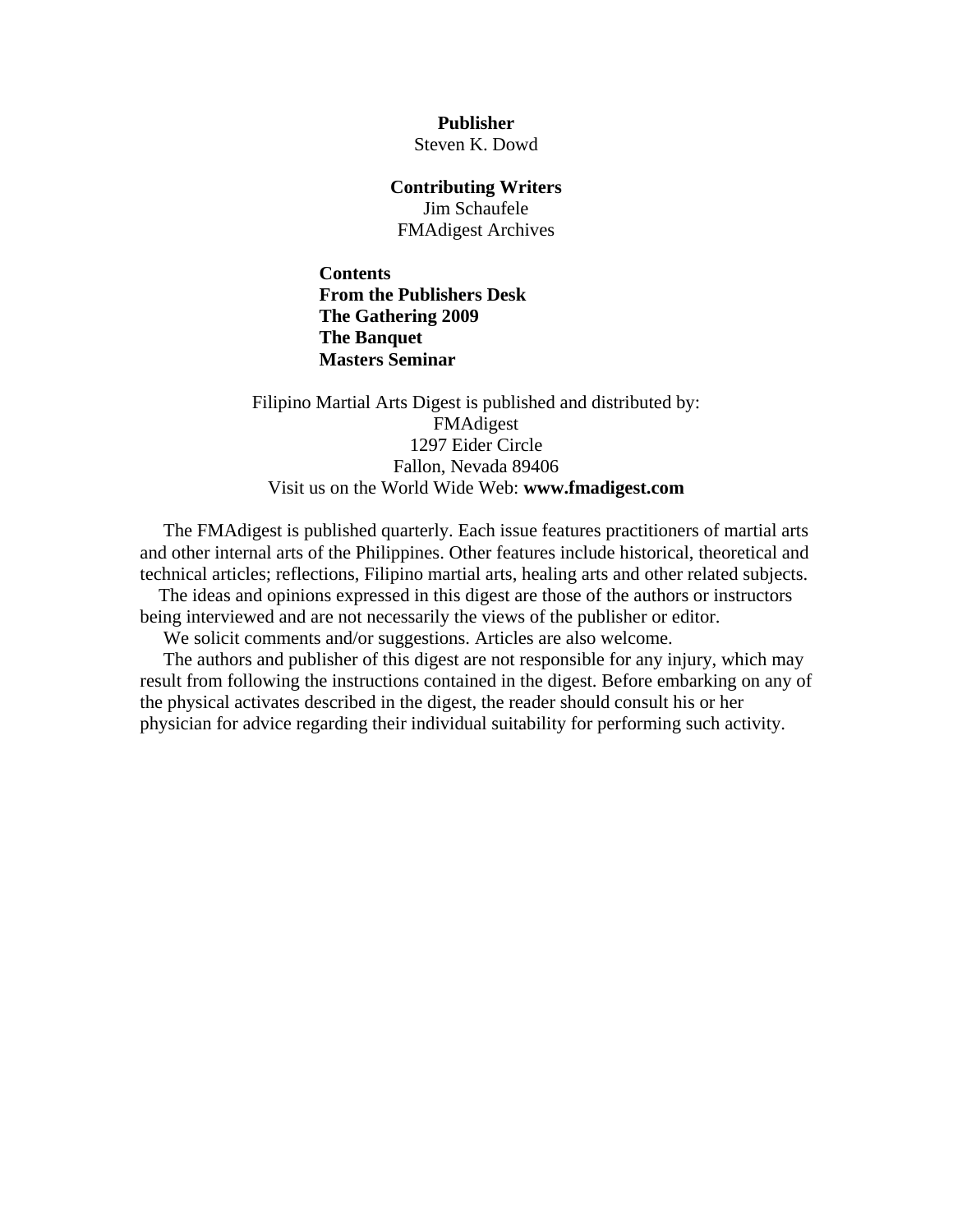## <span id="page-2-0"></span>**From the Publishers Desk**

#### **Kumusta**

The Sama-Sama has been a tradition of Pallens Martial Arts and Senkotiros Inc. for 40 years and 2009 was its 41st year.

Throughout the years Senkotiros has grown and is still continuing to grow. And not just as a style or organization but as a family.

This year it was another fantastic year, full of demonstrations during the Banquet and a Masters seminar which taught all aspects of the Pallens / Senkotiros martial arts.

If you have not attended a Sama-Sama then you are definitely missing an event that will both impress and be a memory for you the rest of your life.

This event is most highly recommended to all to attend if at all possible. Be a part of an event that has grown and continues to get better and better with each year that passes.

#### **Maraming Salamat Po**



Professor Max Pallen Jr. - Grandmaster Max Pallen - Professor Joseph Pallen - Jordan Pallen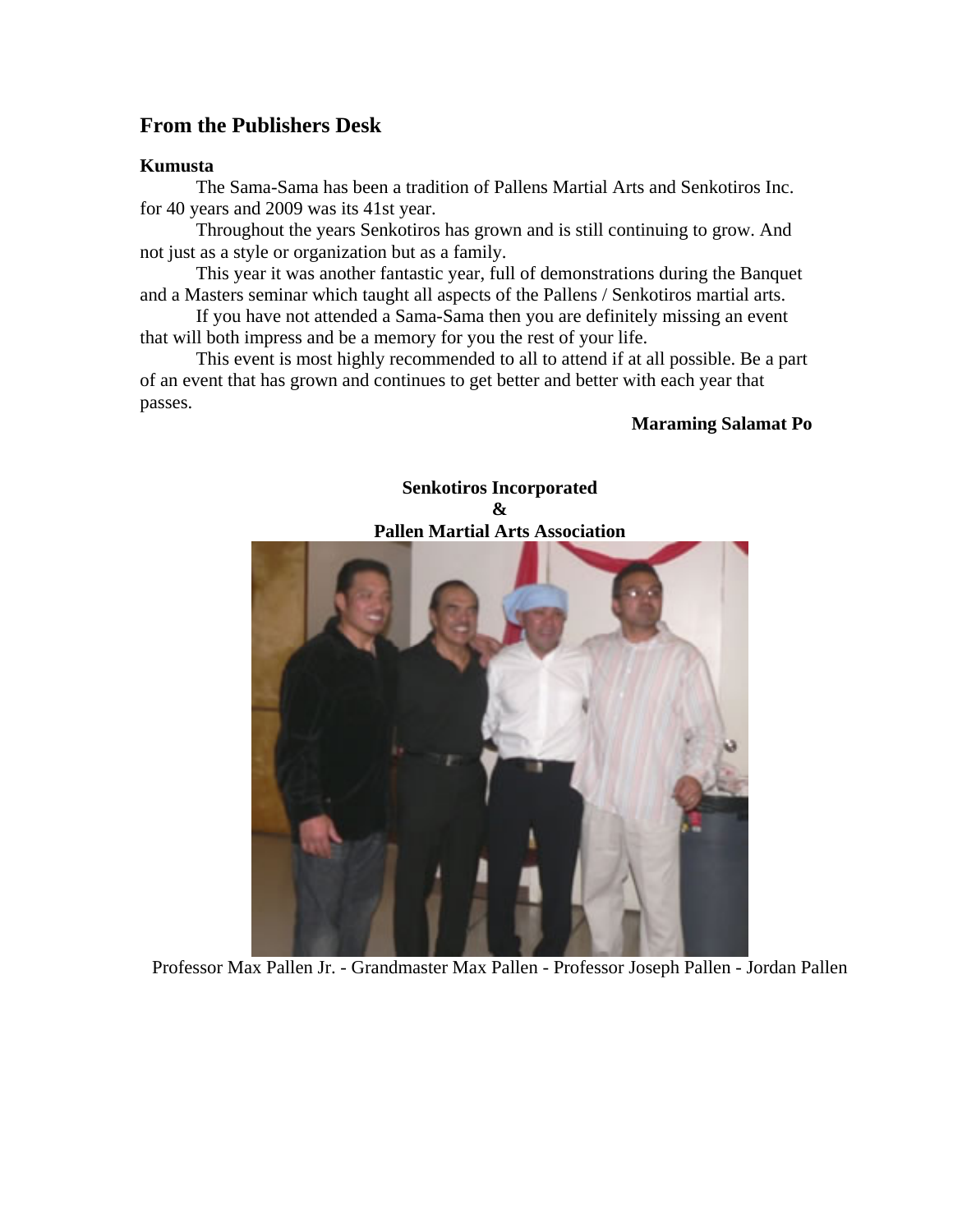# **Pallens/Senkotiros 2009 Sama-Sama**

#### <span id="page-3-0"></span>**Senkotiros Annual Sama-Sama Banquet**

January 31, 2009 Holly Community Center Union City, CA.

### **Masters Seminar**

February 1, 2009 PMAA 13752 Doolittle Drive San Leandro, CA.

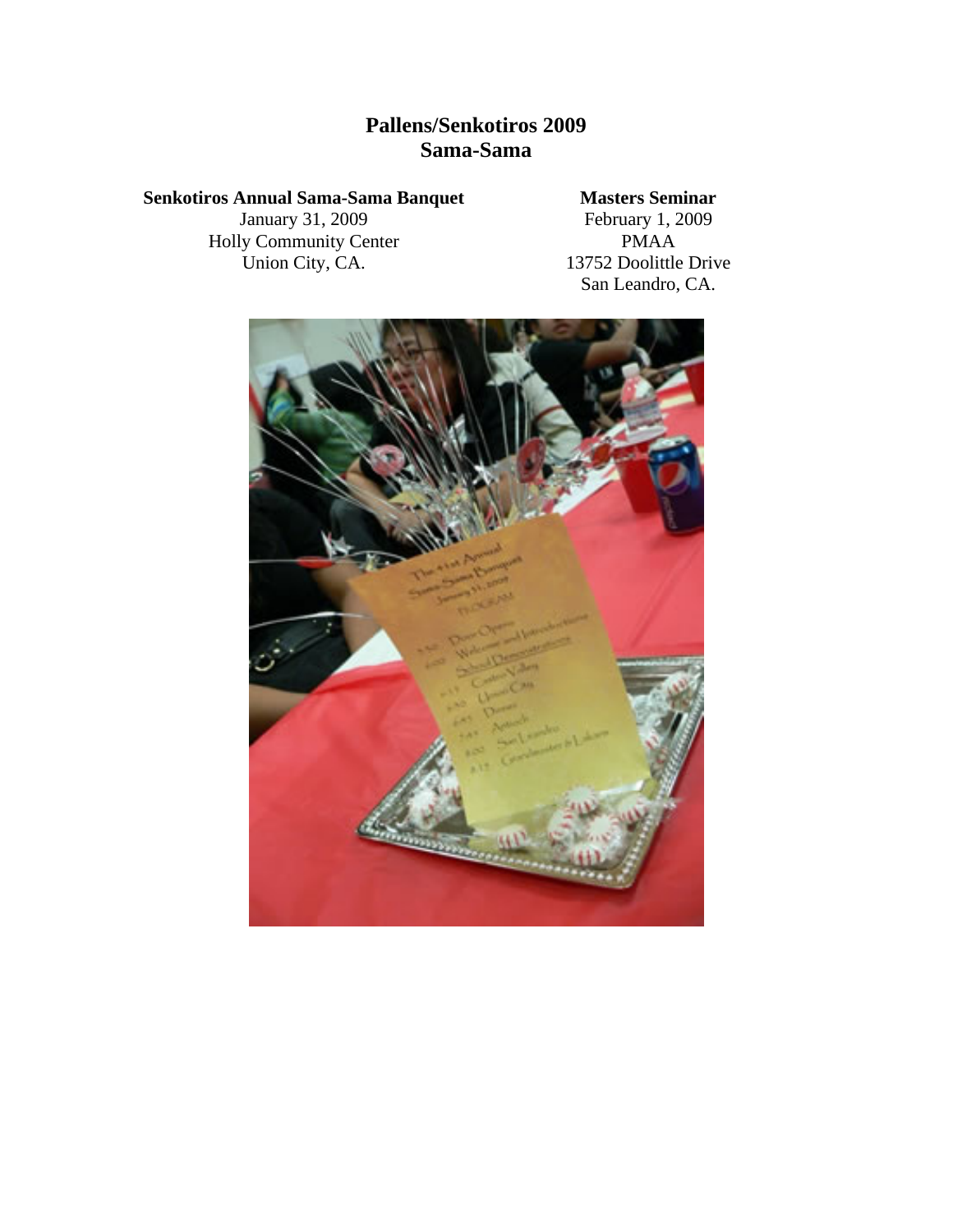#### **Pallen's / Senkotiros "Sama-Sama" The Gathering 2009**  By: Manoi Jim Schaufele

<span id="page-4-0"></span>The Pallen's/Senkotiros Sama–Sama banquet was perfect: great food, great company and great entertainment. It was the 41st anniversary of the Pallen's/Senkotiros Organization gathering this year. The gathering was created as a venue to come together and celebrate. It was a fabulous three days event. On Friday, January 30th was the Senkotiros membership initiation and rank evaluation. Saturday, January 31st was the banquet celebration and Sunday, February 1st was the Pallen Master's martial arts seminar, where Grandmaster Pallen's three sons share their specialized knowledge and experience to the seminar participants.

#### **The Banquet**

The banquet looked beautiful with dressed tables and decorative walls with key words that Pallen's martial arts live by: Modesty, Integrity Perseverance, Courage, and Indomitable Spirit. The gathering "Sama-Sama' banquet was celebrated with family members, friends, affiliates members from local and out of state areas like; Texas, Pennsylvania, New Jersey. It was a joyous occasion that brought the organization together focusing on family bonding and unity which, is key to the family organization. After the dinner, everyone prepared for the demonstration from the individual affiliated Pallen's martial arts/ Senkotiros schools: Union City, Castro Valley, Antioch, Texas, and San Leandro.



Union City - Demo Team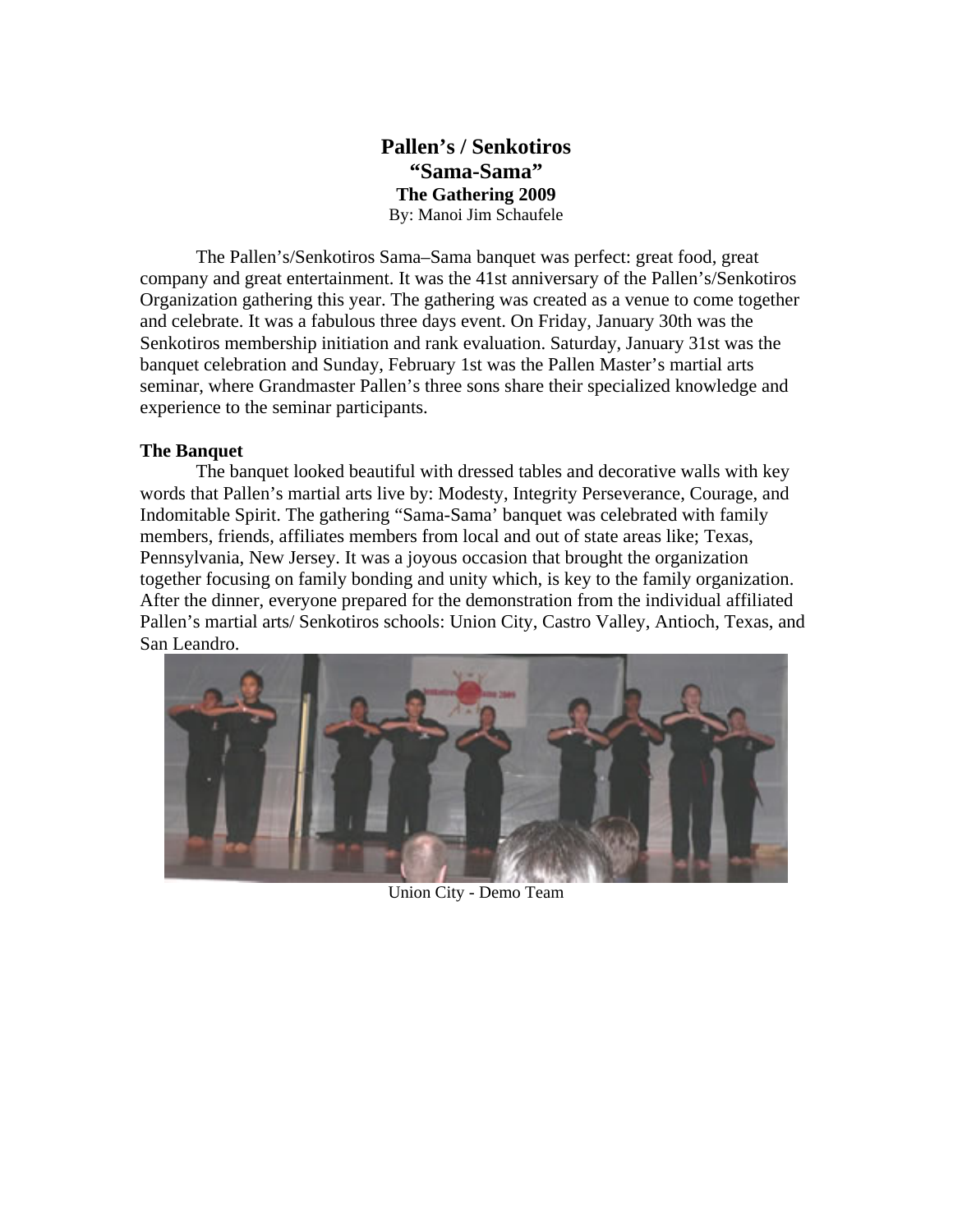

Castro Valley - Demo Team



Senkotiros - Texas



San Leandro - Demo Team

The finale of this extraordinary martial arts evening was the exciting surprise by Grandmaster Pallen San Miguel whip presentation, complete with Indiana Jones theme and background music.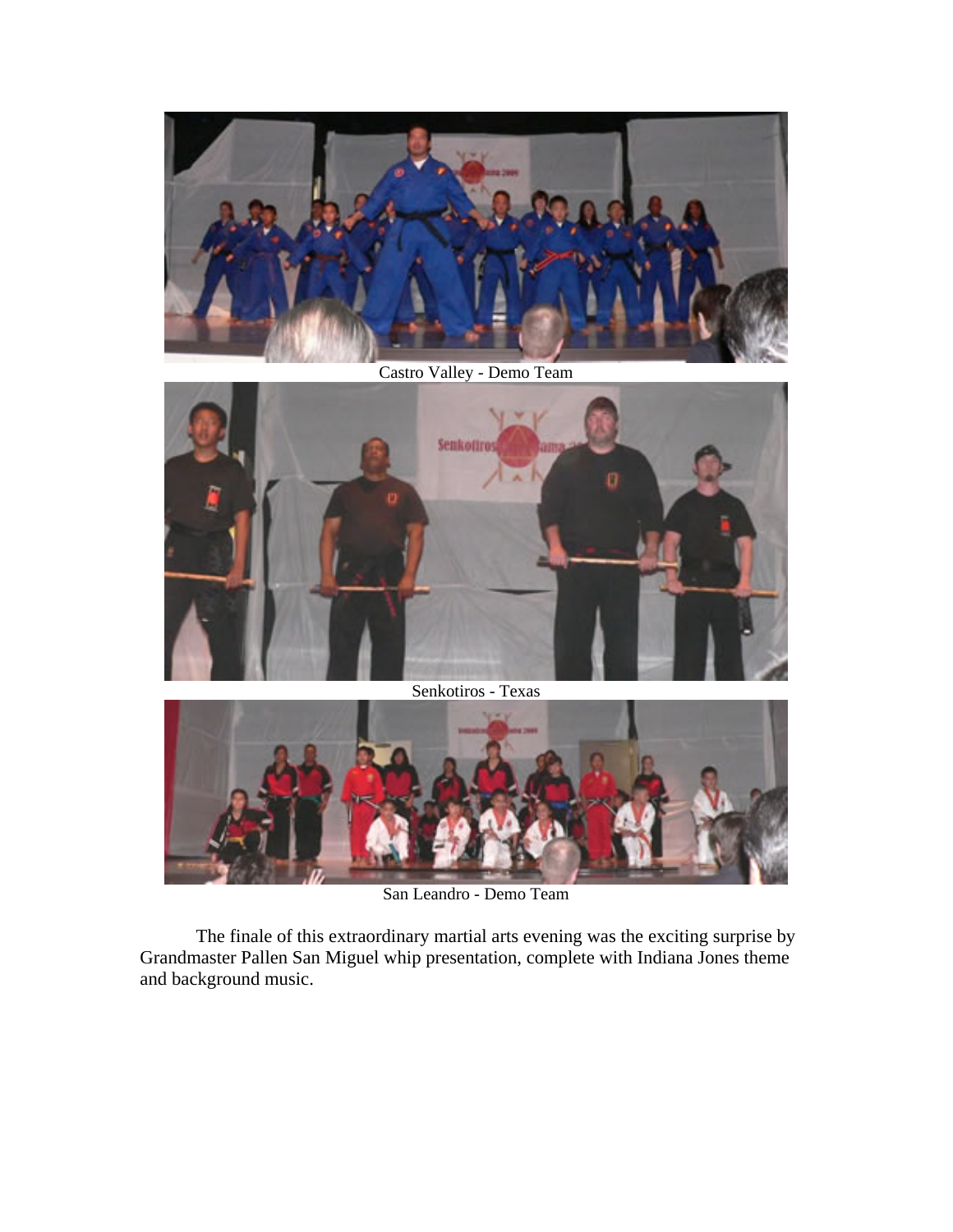

Grandmaster Pallen San Miguel whip presentation





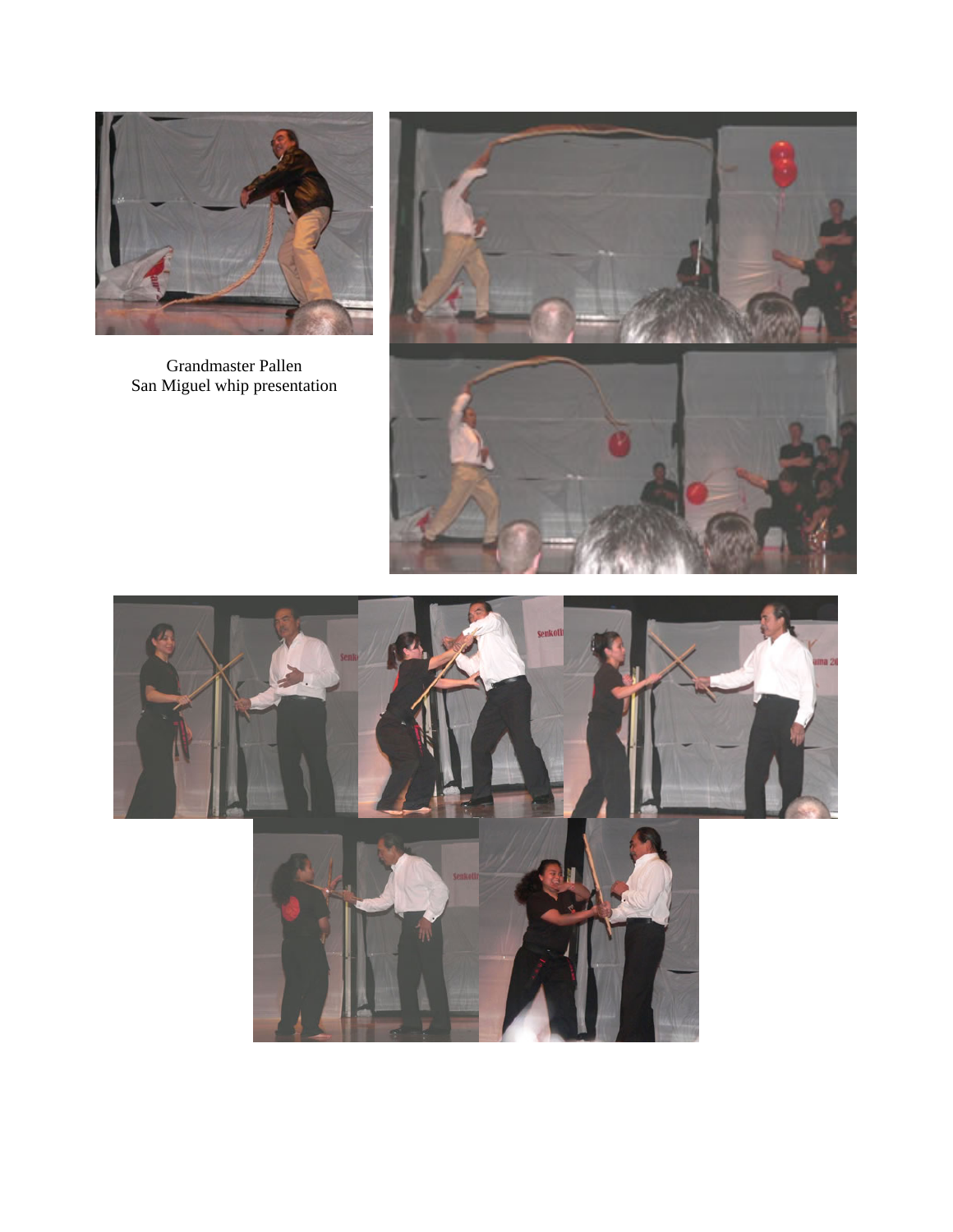Everyone was very friendly and approachable. Some our VIP guest this year was Grandmaster Tyron Crimi, Professor Suzimi Sensie, Master Michael Giron -"Original Bahala Na" , Grandmaster Robert Castro, Professor Mike Morell - FMA Eskabo Da'an and Professor Pat Tyrrell and her son Sifu Tim - Gaskill Kajukenbo.





Union City Guro Mariza and Guro Dary Guro David and Tugan Andre





Castro Valley







Manai Jane and Manoi Mike Guro Shana and Guro Karla





Manoi Restie Tugan Jowett Senkotiros - Texas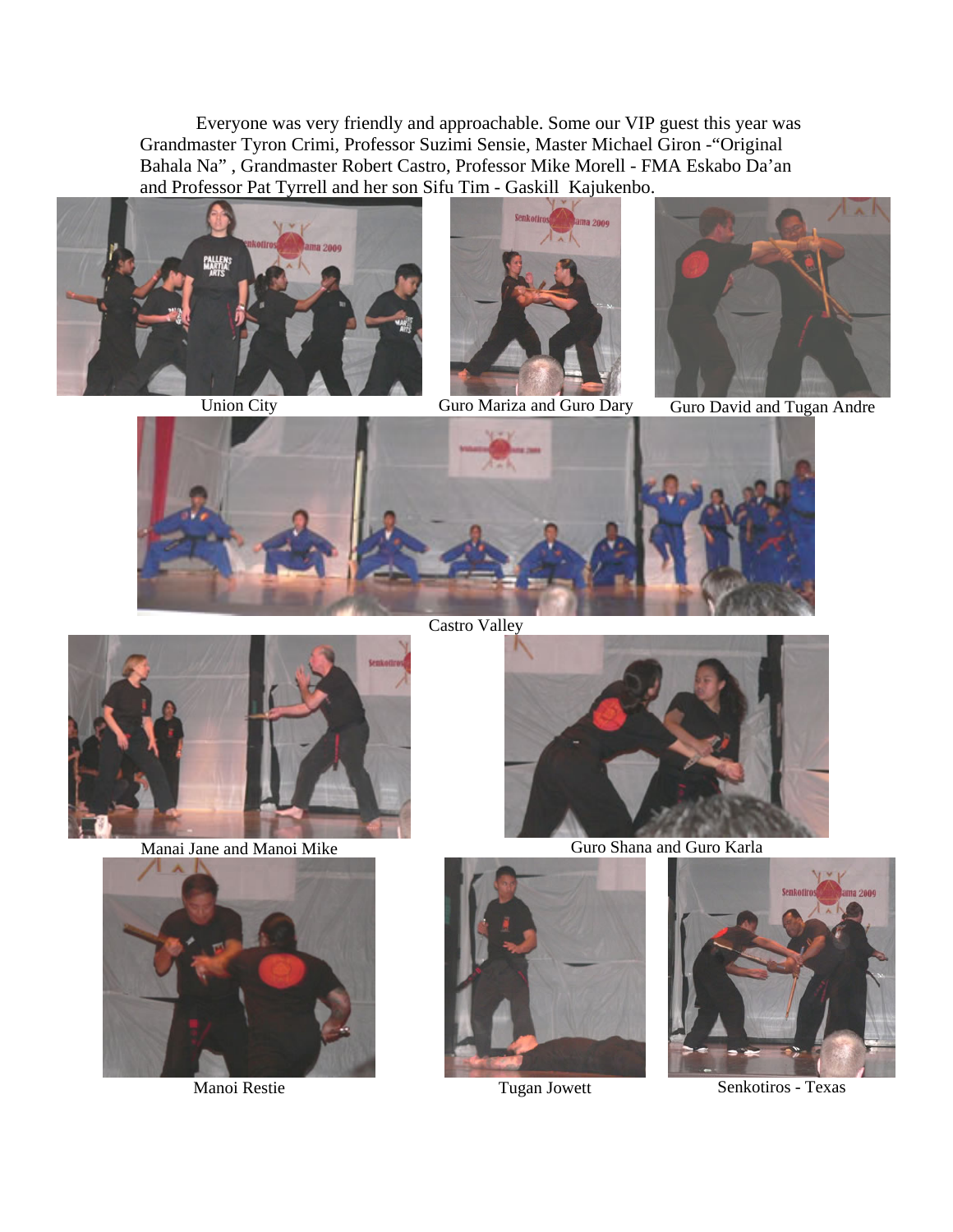<span id="page-8-0"></span>

Senkotiros - Texas San Leandro

#### **Masters Seminar**

Grandmaster's three sons, Professor Joseph, Professor Max Jr. and Professor Jordan Pallen, conducted this year's Master seminar on Sunday. All three sons started training in Kenpo and Philippine martial arts, when they were 5 years old and are accomplished local and national champions in sport martial arts and continued their skills in their personal martial arts development.



stopped when he went to the University o f California, Davis. Surprisingly, after graduating from college, he realized his move for the arts and opened up his first martial arts school in Dixon, and soon after opened two more in Antioch and Davis, all in California. After operating three successful schools, Professor Jos eph earned his Masters' Degree in Education Administration and still teaches martial arts in Davis to his d edicated students.

Professor Max Pallen Jr., the second oldest son shared his expertise in "Buno" grappling art and the different Japanese weapon arts. He was once a member of the PAN-AM team in BUDO and trained in Olympic training center in Denver Colorado. He is a successful Martial arts school owner and is a very inspiring martial arts instructor and mentor to his students.

Professor Joseph shared his skill in "Panuntukan" or boxing and also internal energy principles. Professor Joseph Pallen is the eldest son. Grandmaster tried to live his childhood through Joseph and trained him in the martial arts to be the person that he wasn't when he was a child. Despite his successes through tournaments, Professor Joseph didn't have the same passion as his father, at the time and



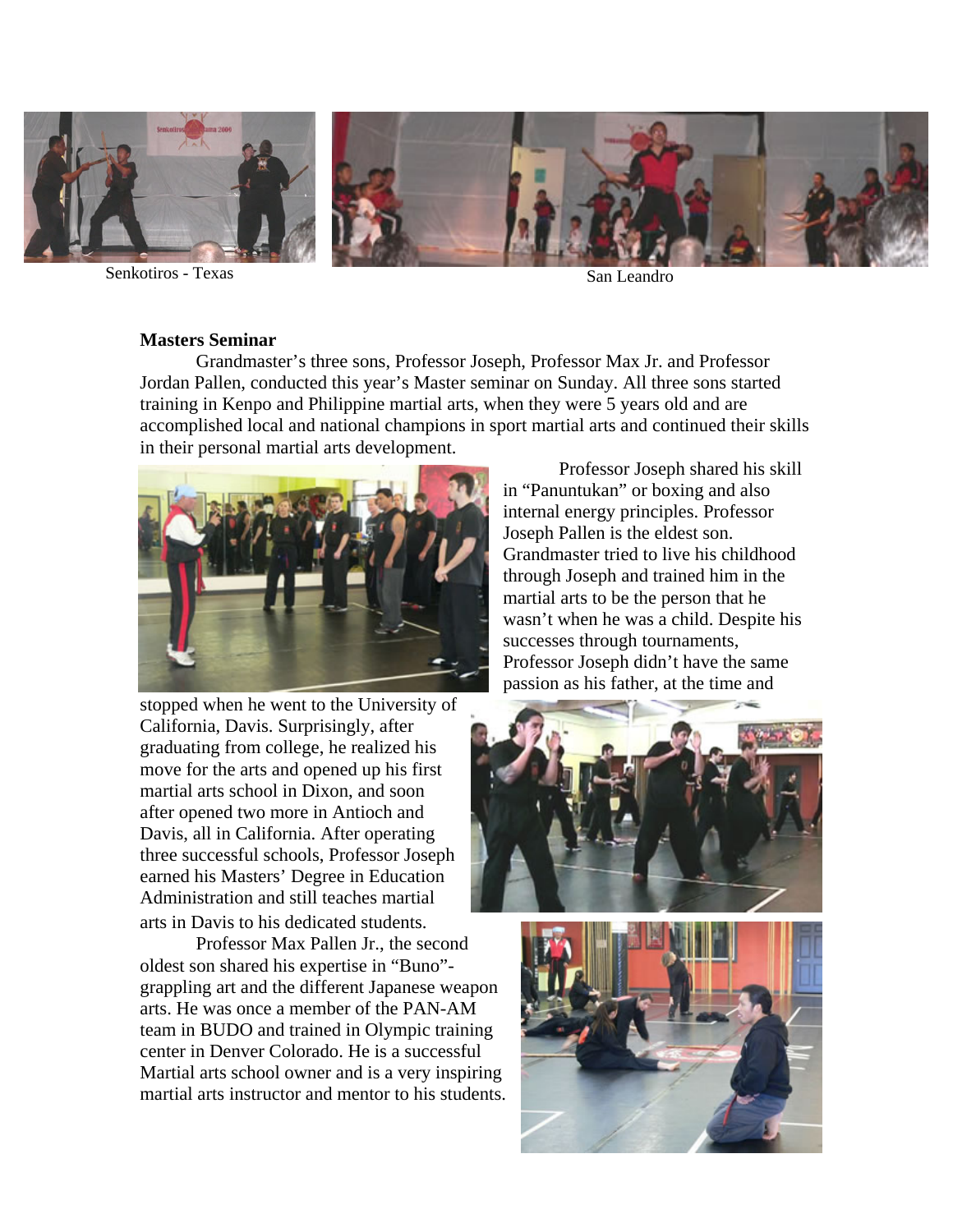



promoter of the largest martial arts event, Golden Gate Internationals, in Northern California and President of the Affiliated Martial Arts Promoters Association, which Grandmaster had started back in 1983. Also, h e is a successful martial art school owner along with his wife, F elipa Pallen.

Professor Jordan Pallen the third son of Grandmaster Pallen. He shared his extended knowledge in Senkotiros-Arnis. Professor Jordan Pallen is a black belt in Tae Kwon Do and is a two times World Stickfightin g Champion and three times National Champion in full contact stick fighting competition. He was also ranked the #1 Super Heavy Weight Champion in the National Black Belt League. He is the

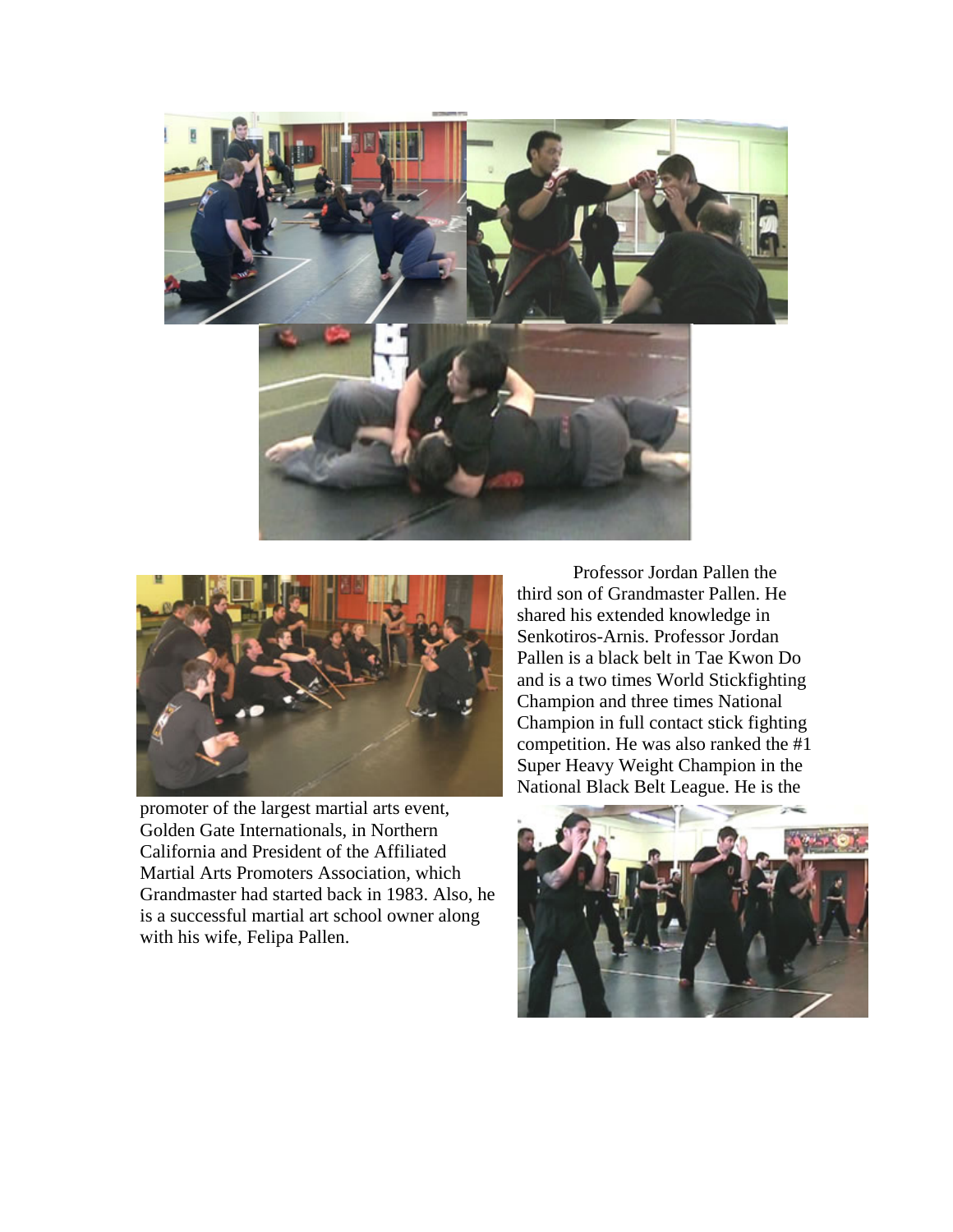

Lunch to gather the strength

Our guest Master instructor this year was Master Michael Giron, the son of legendary "Bahala Na" Grandmaster, Leo Giron. He demonstrated "Original Bahala Na" style of Philippine martial art, followed by Manoi Dean Goldade which taught more "Buno" wrestling and mixed martial arts. This was an amazing weekend full of fun, camaraderie and Philippine Martial Arts.





Guro Scott, Guro Will, and Manoi Dean Lakan Jason, Guro Lascelles, and Guro Shauna



A get together for Dinner after the seminar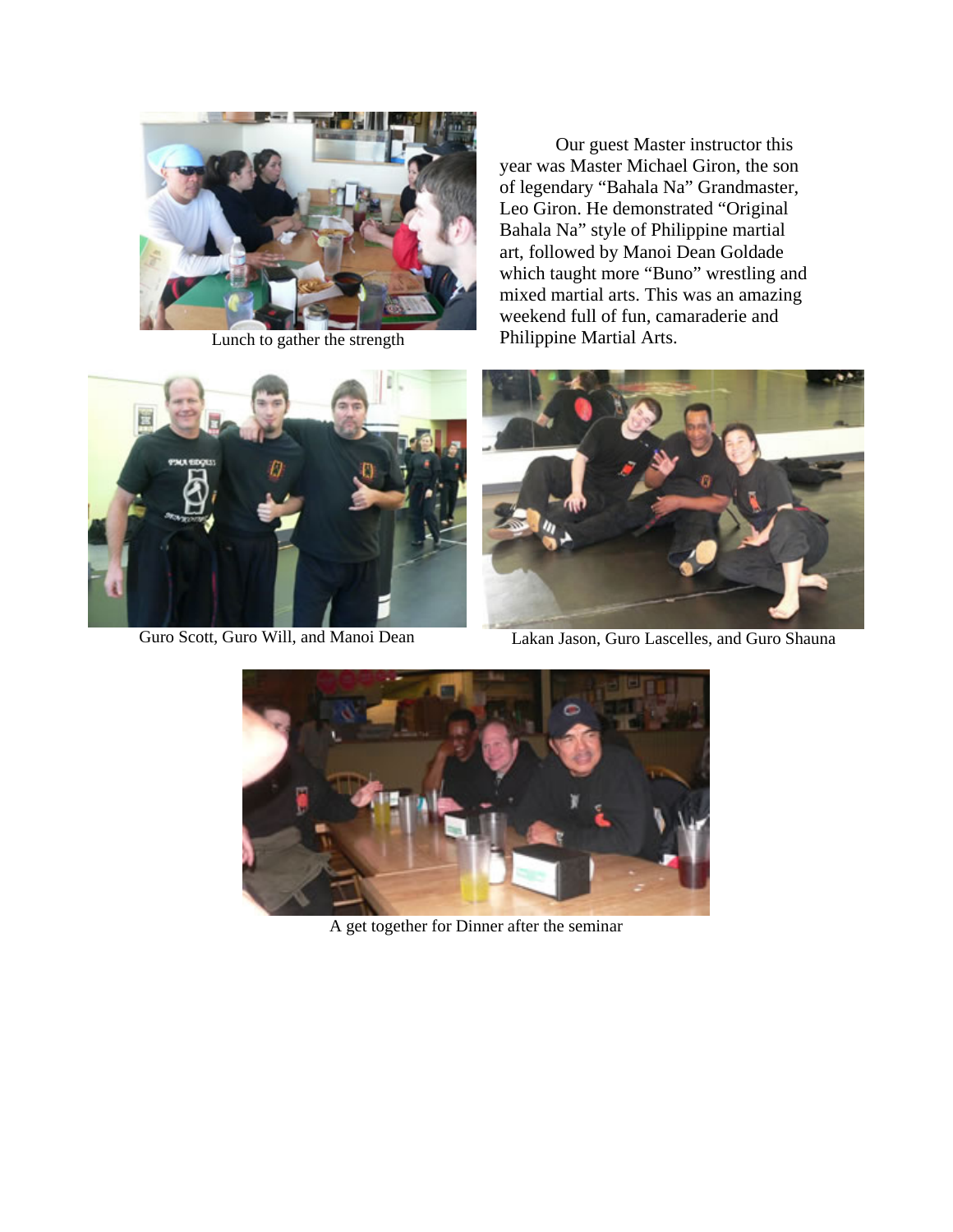### **Read the History of the Sama-Sama**



**[Click Here](http://www.fmadigest.com/Issues/special-issues/2009/Special-Issue_Sama-Sama.pdf)** 

## **Senkotiros Videos**

| <b>Basic</b>                           | \$29.95 |            |
|----------------------------------------|---------|------------|
| Advanced                               | \$29.95 |            |
| Intro to Free Style                    | \$29.95 |            |
| Lost Years                             | \$14.95 |            |
| The Deadly Style of Filipino Arnis: E- | \$29.95 |            |
| <b>Book</b>                            | \$49.99 | All 3 Only |
| <b>Balintawak</b>                      | \$49.99 | \$125.00   |
| <b>Balintawak</b>                      | \$49.99 |            |
| <b>Balintawak</b>                      |         |            |
| $\sim$ $\sim$<br>1 T T<br>11.          |         | 0.1000     |

Shipping and Handling \$10.00

# To obtain full details on Ordering - **[Click Here](http://www.senkotirosphilippines.com/Merchandise/products_main.html)**



**Senkotiros Headquarters**  P.O. Box 3124 San Leandro, CA., 94578

**Questions**: **[Email](mailto:professorpallen@yahoo.com)** Make Checks, Money Orders or Cashiers Checks Payable to Max Pallen